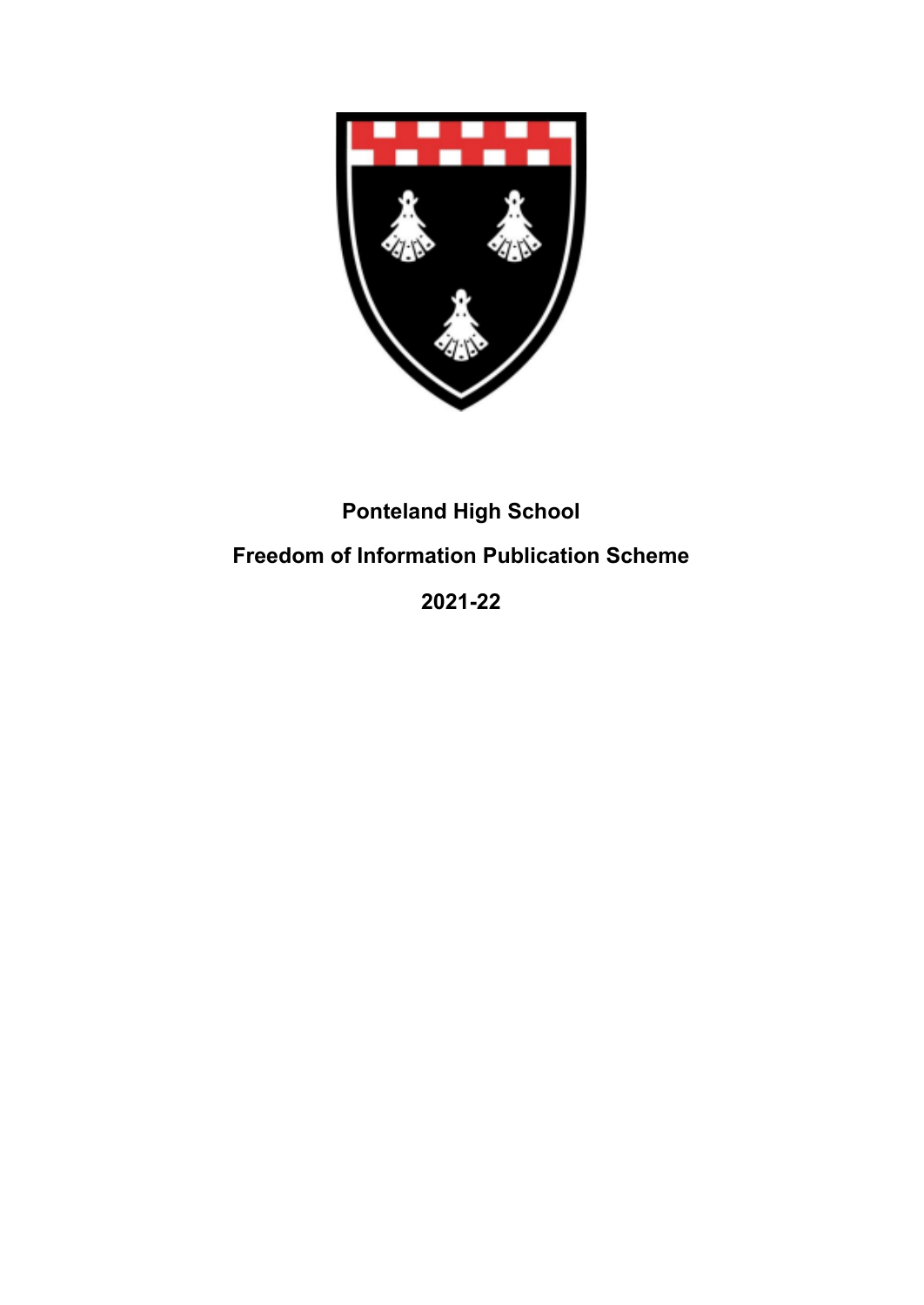The Information Commissioner has approved a model publication scheme for adoption by any public authority. Pele Trust and Ponteland High School have adopted that model publication scheme and the information below provides a guide to information available from the school under that scheme.

| <b>Information to be Published</b>                                                                                                                                                                       | How the information can be obtained |
|----------------------------------------------------------------------------------------------------------------------------------------------------------------------------------------------------------|-------------------------------------|
| Who we are and what we do                                                                                                                                                                                |                                     |
| Organisational information:<br>· Our location<br>Other schools in the Multi Academy Trust                                                                                                                | Website or Hard Copy                |
| <b>Structures</b><br>. Who does what in school<br>Key areas of responsibility<br>· Parents Handbook<br>· School day timings and term dates                                                               | Website or Hard Copy                |
| Constitutional and legal governance: •<br>Who is on the Board of Directors and<br>Academy Committee and the basis for<br>their appointment<br>· Scheme of delegation<br>· Articles of Association        | Website or Hard Copy                |
| What we spend and how we spend it                                                                                                                                                                        |                                     |
| · Annual budget<br>· Income and expenditure information<br>· Capital funding<br>$\cdot$ Pay policy<br>• Procurement and projects<br>Contracts and Service Level Agreements                               | <b>Hard Copy</b>                    |
| • Pupil Premium Report                                                                                                                                                                                   | Website or Hard Copy                |
| What our priorities are and how we are doing                                                                                                                                                             |                                     |
| · School Development Plan priorities<br>· Most recent Ofsted report<br>· Curriculum overviews<br>• DfE Achievement and Attainment<br><b>Tables</b><br>GCSE and A Level Results<br>· Pupil Premium Report | Website or Hard Copy                |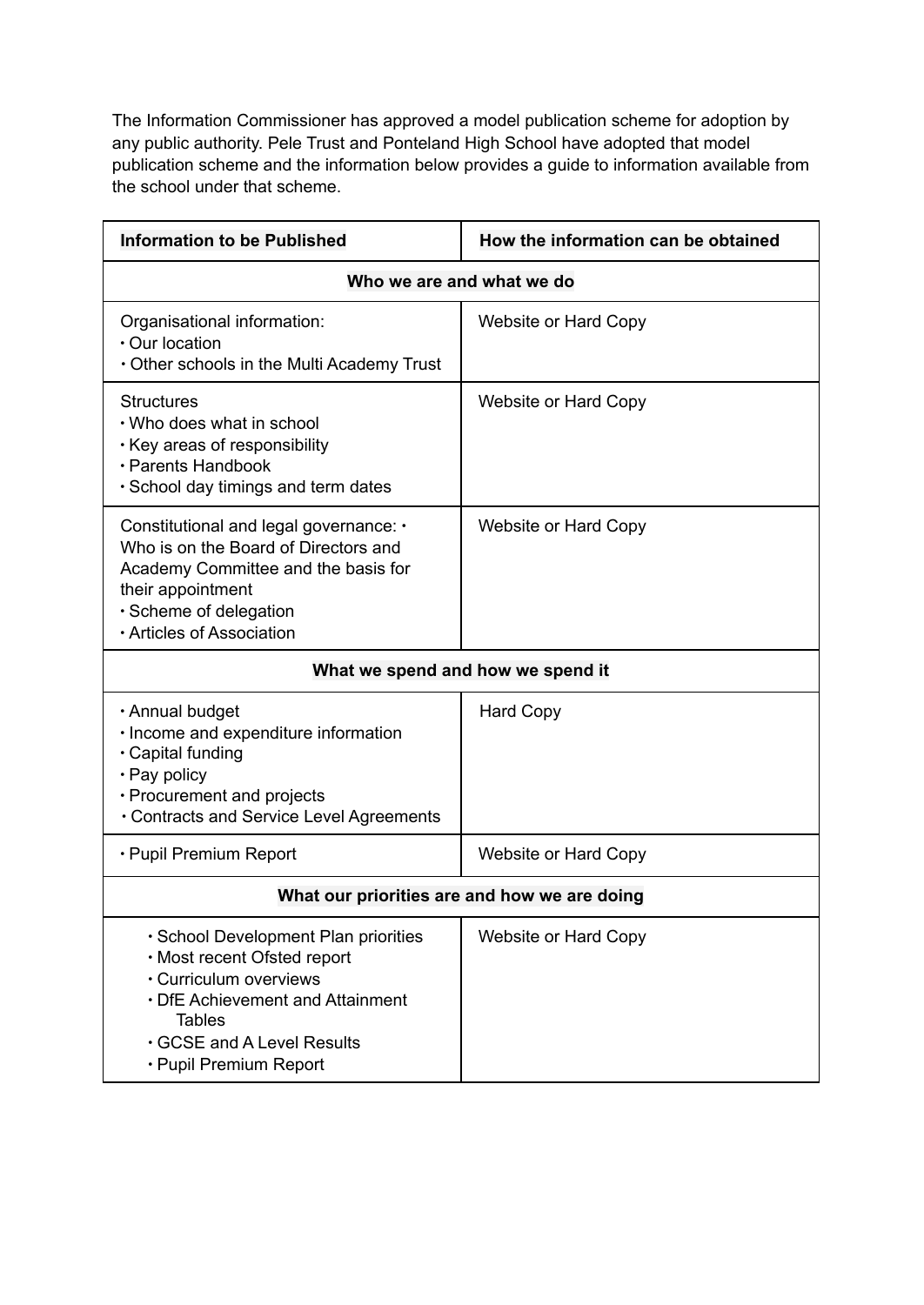| <b>Information to be Published</b>                                                                                                                                                                                                                                                                                                                                                                                                                            | How the information can be obtained |
|---------------------------------------------------------------------------------------------------------------------------------------------------------------------------------------------------------------------------------------------------------------------------------------------------------------------------------------------------------------------------------------------------------------------------------------------------------------|-------------------------------------|
| How we make decisions                                                                                                                                                                                                                                                                                                                                                                                                                                         |                                     |
| · Academy Committee meeting<br>minutes<br>· Board of Director meeting minutes<br>· Consultation outcomes                                                                                                                                                                                                                                                                                                                                                      | <b>Hard Copy</b>                    |
| · School Commitment Plan                                                                                                                                                                                                                                                                                                                                                                                                                                      | <b>Website and Hard Copy</b>        |
| <b>Our Policies and Procedures</b>                                                                                                                                                                                                                                                                                                                                                                                                                            |                                     |
| · Admissions Policy Child Protection<br>· Anti-Bullying Policy Behaviour<br>· Equal Opportunities Statement of<br>Intent<br>· Safeguarding Guidance Accessibility<br>Plan<br>• Medical Condition Support<br>• Charging and Remissions<br>· Complaints Procedure Acceptable ·<br>Use and e-safety Policy and e-safety<br>Guidance<br>· Parents Handbook Home School<br>Agreement<br>• Uniform and Dress Code<br>· Freedom of Information Publication<br>Scheme | <b>Website or Hard Copy</b>         |
| The Services We Offer                                                                                                                                                                                                                                                                                                                                                                                                                                         |                                     |
| · Parent Handbook<br>· School prospectus<br>· Post 16 prospectus<br>Extra and super curricular activities                                                                                                                                                                                                                                                                                                                                                     | Website or hard copy                |

The purpose of this scheme is to make the maximum amount of information readily available at minimum inconvenience and cost. Charges made by the school for routinely published material will be justified and transparent and kept to a minimum. Material which is published and accessed on a website will be provided free of charge.

Charges may be made for actual disbursements incurred such as:

- photocopying
- postage and packaging
- the costs directly incurred as a result of viewing information

Charges may also be made for information provided under this scheme where they are legally authorised, they are in all the circumstances, including the general principles of the